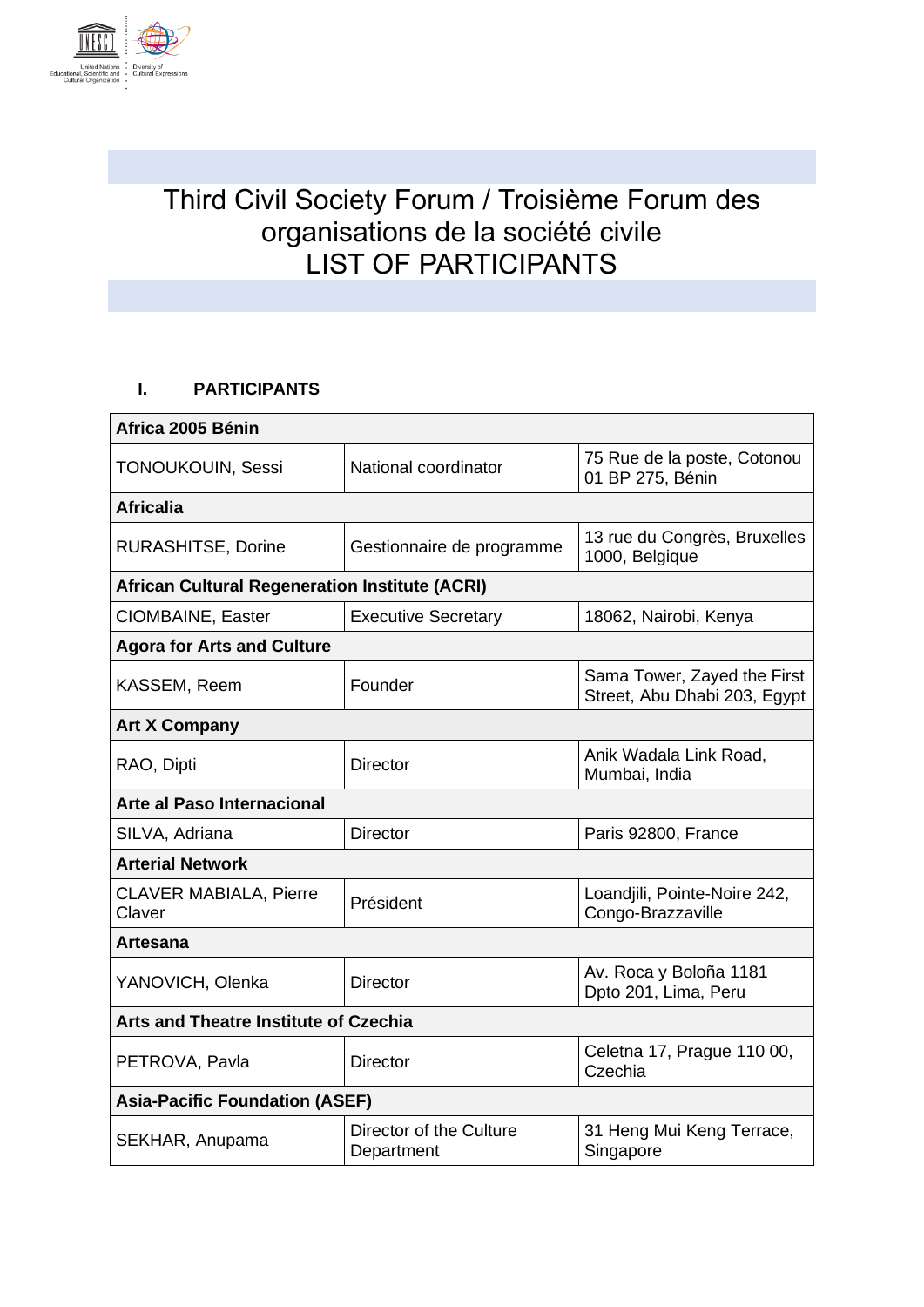

| <b>Asoadanz</b>                        |                             |                                                             |
|----------------------------------------|-----------------------------|-------------------------------------------------------------|
| <b>ANGULO VIDAURRE, Victor</b><br>Hugo | President                   | Obrajes calle 9 Ed el Zodiaco<br>103, la Paz, Bolivia       |
| Asociación Mujeres en las Artes        |                             |                                                             |
| PAZ TABOADA, Isadora                   | Project coordinator         | Col. Palmira, #1802,<br>Tegucigalpa, Honduras               |
| <b>Association Albania Paris</b>       |                             |                                                             |
| <b>GJONI, Kastriot</b>                 | Président                   | 93 rue Oberkampf<br>Paris 75011, France                     |
| <b>Association Culture WAW</b>         |                             |                                                             |
| THIAM, Osseynou                        | Président                   | Cité Mame Dior Keur<br>Massar, Dakar 17000,<br>Sénégal      |
| <b>Association Greenandcraft</b>       |                             |                                                             |
| Virassamy, Catherine                   | Experte patrimoine culturel | 27 rue de Coulmiers, Paris<br>75014, France                 |
| <b>Associazione Sud</b>                |                             |                                                             |
| ANCONA, Maria                          | President                   | Via Letizia Marinosci 39,<br>Martina Franca, Italy          |
| <b>ATTAC Togo</b>                      |                             |                                                             |
| LEMOU, Alo                             | Secrétaire général          | Rue Messah Gnamey,<br>Adidogomé-Lomé, Togo                  |
| <b>Austrian Music Council</b>          |                             |                                                             |
| HUBER, Harald                          | President                   | Untere Weißgerberstraße<br>49/13, Vienna A-1030,<br>Austria |
| <b>Avant-Garde Lawyers</b>             |                             |                                                             |
| <b>ERILMI, Frederica</b>               | <b>Project Officer</b>      | Uffesgade 10, 4 tv,<br>Copenhagen, Denmark                  |
| <b>Baizara</b>                         |                             |                                                             |
| LOPEZ, Iñigo                           | <b>Director</b>             | Arrietara, 87 1ºd, Sopela<br>48600, Spain                   |
| <b>BAL'LAME</b>                        |                             |                                                             |
| MALAM KOSSAO, Jafarou                  | Coordonnateur national      | Avenue Mali Bero, Immeuble<br>ZMC, Niamey, Niger            |
| <b>Beyond Retail Business Cambodia</b> |                             |                                                             |
| <b>BARTENAY, Anne Laure</b>            | Founding partner            | YK Art House, 13a, Street<br>830, Phnom Penh,<br>Cambodia   |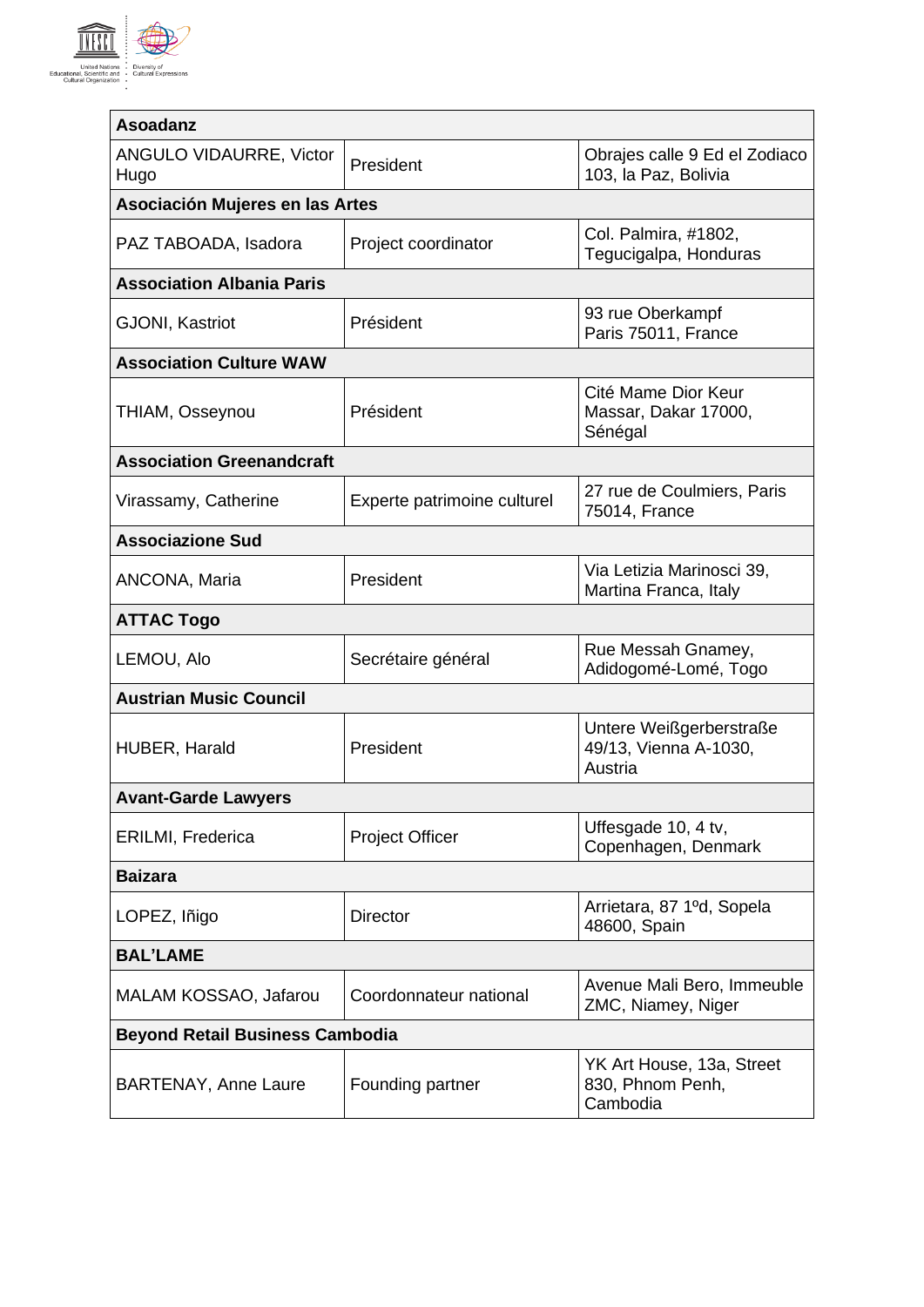

| <b>Buzico!</b>                                    |                                           |                                                                |
|---------------------------------------------------|-------------------------------------------|----------------------------------------------------------------|
| <b>VASCONCELLOS, Duarte</b><br><b>Nuno</b>        | <b>Director General</b>                   | Rua Cidade de Córdova 1,<br>Amadora 2610-038, Portugal         |
| <b>Caravan Cultura CreArt Agency</b>              |                                           |                                                                |
| KHARITONOVA, Yelene                               | Founder                                   | n/a                                                            |
| Central de Artivismo e Innovación                 |                                           |                                                                |
| LOPEZ, Margarita                                  | <b>Cultural Management</b><br>Coordinator | Guatemala City, Guatemala                                      |
| <b>Culture Funding Watch</b>                      |                                           |                                                                |
| <b>BELGACEM, Ouafa</b>                            | <b>CEO</b>                                | 02 Av Habib Thameur<br>Enfidha, Sousse 4030,<br><b>Tunisie</b> |
| Cinéma pour tous                                  |                                           |                                                                |
| SELLMI, Rouwayda                                  | Assistant de gestion<br>administrative    | 477 rue Med Ali, Gabes<br>6000, Tunisie                        |
| <b>Cine Fértil</b>                                |                                           |                                                                |
| MOUROUX, Christian                                | Artistic director                         | Maure 2547 4º 9, Caba,<br>Argentina                            |
| Cívica                                            |                                           |                                                                |
| <b>BELO MORAIS, Alexandre</b>                     | Coordinator                               | Rua General Leman, Lisbon<br>1600-101, Portugal                |
| <b>Chilean Coalition for Cultural Diversity</b>   |                                           |                                                                |
| NETT, Mane                                        | President                                 | Ave. Santa Maria 1790,<br>Santiago, Chile                      |
| Coalition canadienne pour la diversité culturelle |                                           |                                                                |
| <b>SKOLNIK, Bill</b>                              | Co-président                              | 33, rue Milton, bureau 500<br>Montréal, QC H2X 1V1,<br>Canada  |
| Coalition gabonaise pour la diversité culturelle  |                                           |                                                                |
| MOUDJALOU, Jean-Pierre                            | Coordinateur                              | Nombakele, Libreville 24357,<br>Gabon                          |
| Coalition malienne pour la diversité culturelle   |                                           |                                                                |
| GUINDO, Allaye                                    | Secrétaire aux finances                   | Bamako, Mali                                                   |
| Coalition nigérienne pour la diversité culturelle |                                           |                                                                |
| ADAMOU, Mahamadou                                 | Président                                 | BP 170 Niamey, Niger                                           |
| Coalition suisse pour la diversité culturelle     |                                           |                                                                |
| SANTSCHI, Beat                                    | Membre du Comité directeur                | Ilgenstrasse 6, Zurich 8032,<br><b>Suisse</b>                  |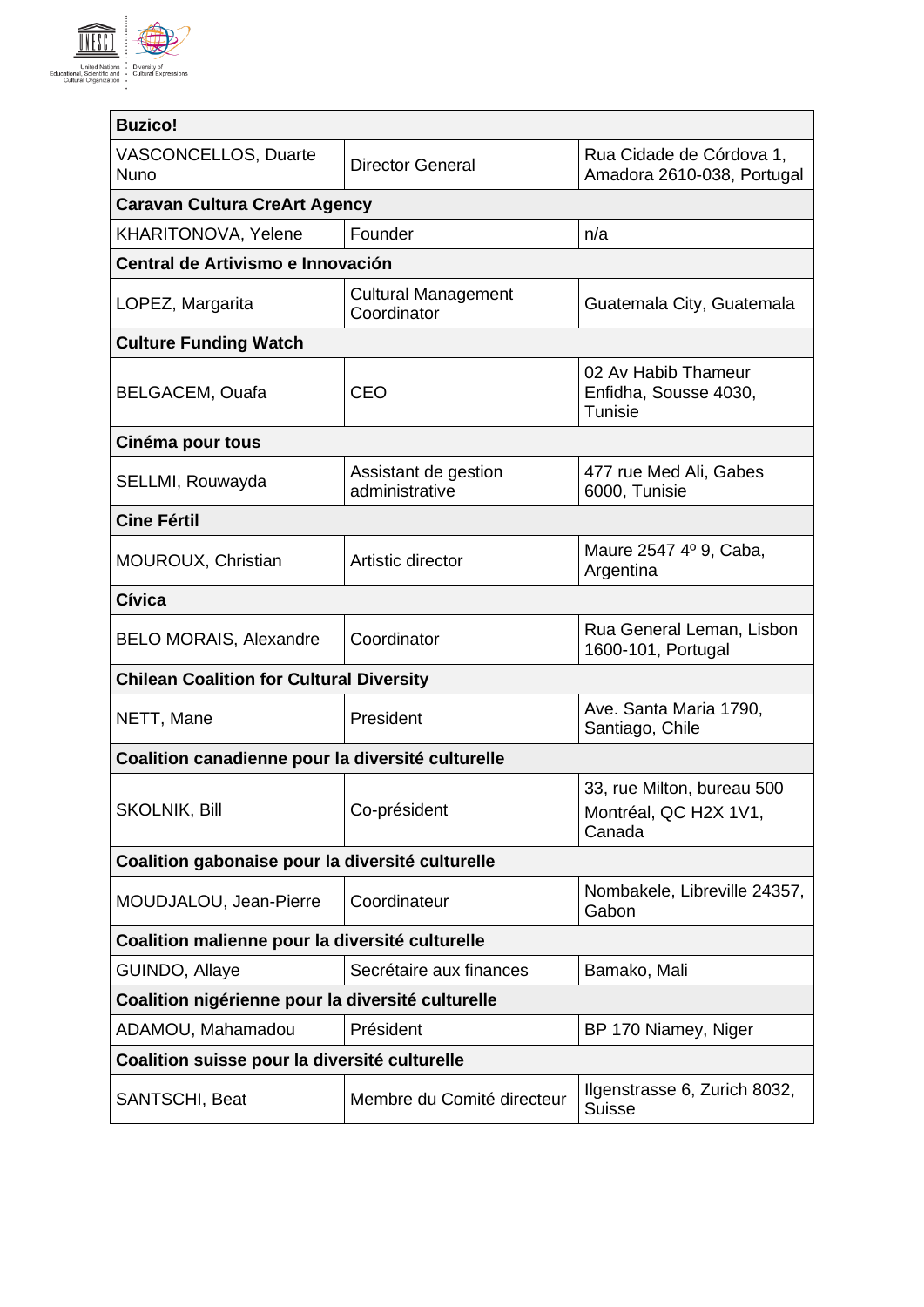

| Coligação Portuguesa de Diversidade Cultural |                                                                |                                                                                                               |
|----------------------------------------------|----------------------------------------------------------------|---------------------------------------------------------------------------------------------------------------|
| VASQUES DE CARVALHO,                         | President                                                      | Rua cidade de Faro, Lisbon<br>2725-003, Portugal                                                              |
|                                              | <b>Collectif des Experts et Entrepreneurs Culturels -CODEC</b> |                                                                                                               |
| NGO NJOCK NJOCK, Annie                       | Secrétaire générale                                            | 793 rue Douala Bell, Douala<br>4060, Cameroun                                                                 |
| <b>Contact Base</b>                          |                                                                |                                                                                                               |
| DUTTA, Madhura                               | <b>Director</b>                                                | <b>B-2 Indian Statistical</b><br>Institute, 7 Shaheed Jeet<br>Singh Marg, Katwaria Saraim<br>New Delhi, India |
| BHATTACHARYA, Ananya                         | Secretary                                                      | 188/89 Prince Anwar Shah<br>Road, Kolkata, India                                                              |
| <b>Creative Nassau</b>                       |                                                                |                                                                                                               |
| <b>BURNSIDE, Pamela</b>                      | President                                                      | 20 Village Road, Nassau,<br><b>Bahamas</b>                                                                    |
| <b>Creatividad y Cultura Glocal A.C.</b>     |                                                                |                                                                                                               |
| SMITH, Luanda                                | Founder and CEO                                                | Av. Americas 147, Xalapa,<br>Mexico                                                                           |
| CultivARTE una Sonrisa, A.C.                 |                                                                |                                                                                                               |
| SANCHEZ ALVAREZ, Itzi<br>Maneti              | President                                                      | Av. De la Joya 1500, Morelia<br>58345, Mexico                                                                 |
| <b>Cultura Contra Conflict</b>               |                                                                |                                                                                                               |
| BARSAN, Oana                                 | Présidente                                                     | 7 rue Ricaut<br>75013 Paris, France                                                                           |
| <b>Culture Action Europe</b>                 |                                                                |                                                                                                               |
| ROSANA, Gabriele                             | <b>Policy Director</b>                                         | 23 rue Ravenstein<br>Brussels, Belgium                                                                        |
| Culture et développement                     |                                                                |                                                                                                               |
| MARCOLIN, Valeria                            | Co-directrice                                                  | 3 Passage du Palais de<br>Justice<br>38000 Grenoble, France                                                   |
| <b>Culture Fund of Zimbabwe Trust</b>        |                                                                |                                                                                                               |
| MPFUNYA, Farai                               | <b>Executive Director</b>                                      | 51 Harvey Brown Avenue,<br>Harare, Zimbabwe                                                                   |
| <b>Dance Forum South Africa</b>              |                                                                |                                                                                                               |
| <b>THOMSON, Georgina</b>                     | <b>Director</b>                                                | 40 Humphrey Simes<br>Crescent Pentagon Park,<br>Bloemfontein, South Africa                                    |
| Edition Multimédi@                           |                                                                |                                                                                                               |
| DE LAUBIER, Charles                          | Directeur de la publication                                    | 23 rue Corneille<br>Montesson 78360, France                                                                   |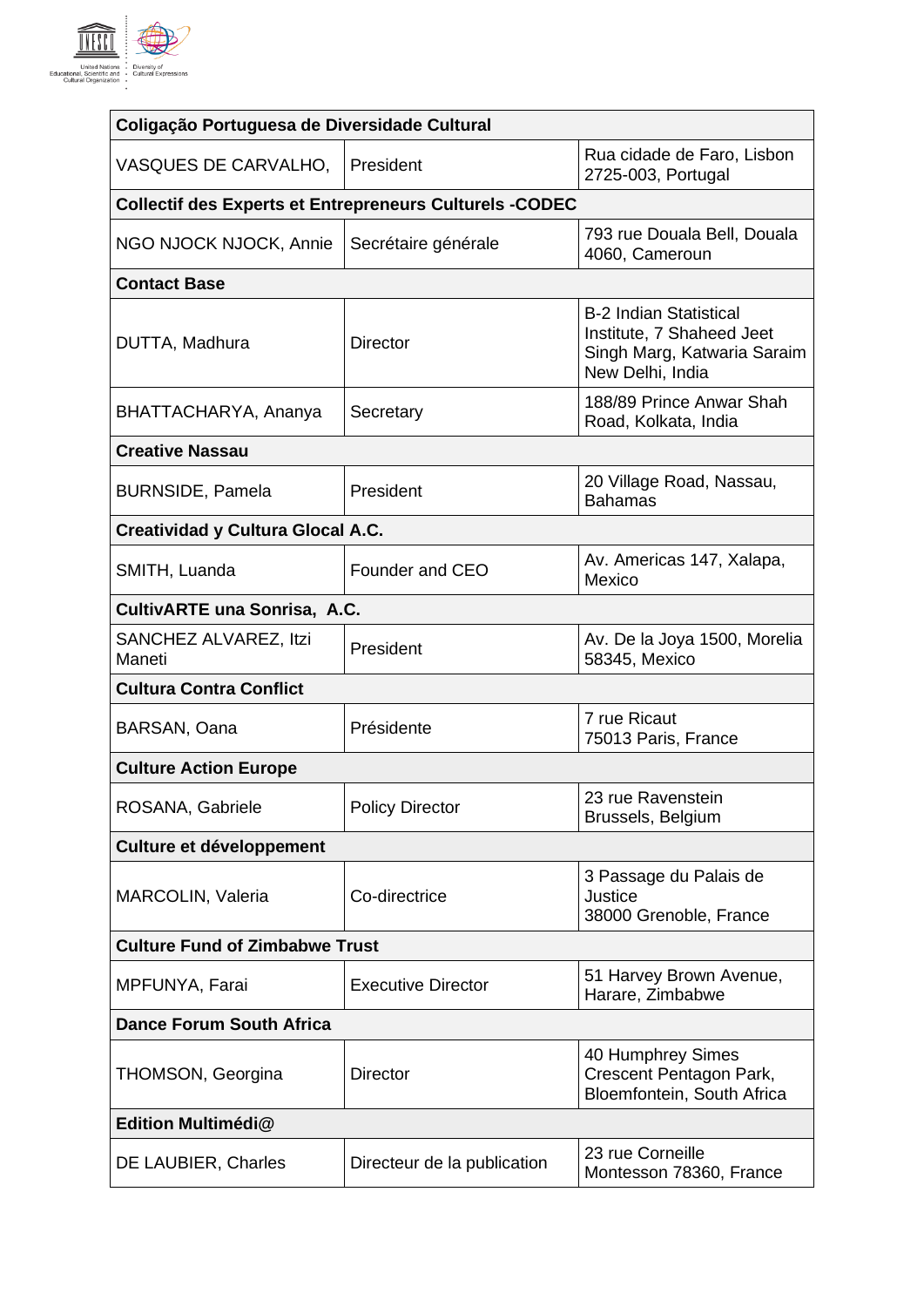

| <b>Ekphrasis Studio</b>                                |                                                            |                                                                            |  |
|--------------------------------------------------------|------------------------------------------------------------|----------------------------------------------------------------------------|--|
| <b>BERBERI, Blerina</b>                                | Expert in cultural policies                                | Rruga Mustafa Lleshi Nr. 41,<br>Tirana, Albania                            |  |
| <b>Emirates Literature Foundation</b>                  |                                                            |                                                                            |  |
| BOLOOKI, Ahlam                                         | <b>Festival Director</b>                                   | 290, Al Shindhaga Area,<br>Dubai, United Arab Emirates                     |  |
| <b>Epic Arts</b>                                       |                                                            |                                                                            |  |
| ONN, Sokny                                             | <b>Country Director</b>                                    | Sovannsakor, Kampot,<br>Cambodia                                           |  |
| <b>Eurovisioni</b>                                     |                                                            |                                                                            |  |
| MAZZONE, Giacomo                                       | <b>Secretary General</b>                                   | via Cavallotti 24, Roma, Italy                                             |  |
| Fédération des coalitions pour la diversité culturelle |                                                            |                                                                            |  |
| <b>GUAY, Nathalie</b>                                  | Secrétaire générale                                        | 33 Milton bureau 500,<br>Montreal H2X 1V1, Canada                          |  |
| Fédération nationale pour l'agriculture biologique     |                                                            |                                                                            |  |
| SECK, Ibrahima                                         | Coordinateur                                               | Silmang Thiès, Thiès,<br>Sénégal                                           |  |
|                                                        | Facultad Latinoamericana de Ciencias Sociales (FLACSO)     |                                                                            |  |
| IGARZABAL, Belén                                       | Directora Area Comunicación<br>y Cultura                   | Araoz 1174, Buenos Aires,<br>Argentina                                     |  |
|                                                        | Fondation Mellakh-hay pour l'éducation et les arts visuels |                                                                            |  |
| MELLAKH, Abdelhay                                      | Président fondateur                                        | 8, rue Mostafa Manfalouti,<br>Casablanca 2020, Maroc                       |  |
| <b>Freemuse</b>                                        |                                                            |                                                                            |  |
| COLLINGS, Paige                                        | Global Advocacy and<br><b>Campaigns Coordinator</b>        | Jagtvej 223, 2100<br>Copenhagen, Denmark                                   |  |
| <b>Gladys Agulhas Arts Busines Services</b>            |                                                            |                                                                            |  |
| <b>AGULHAS, Gladys Faith</b>                           | <b>Director</b>                                            | 36 Harris street, Eldorado<br>Park, Johannesburg,<br>Gauteng, South Africa |  |
| <b>Global Foundation for the Performing Arts</b>       |                                                            |                                                                            |  |
| WOODROFFE, Benjamin                                    | President                                                  | Route de Florissant, 55BIS,<br>Geneva, Switzerland                         |  |
| <b>Global Network of Mexicans in Sweden</b>            |                                                            |                                                                            |  |
| ZAMORA, Soledad                                        | <b>Culture and Society</b><br>Coordinator                  | Seglaregatan 2, Halmstad<br>30238, Sweden                                  |  |
| <b>God's Own Theatre</b>                               |                                                            |                                                                            |  |
| PETERS, Clinton                                        | Acting coach                                               | 5 Miebi close, Ocan street,<br>Sedico, Enerhen road,<br>Uvwie, Nigeria     |  |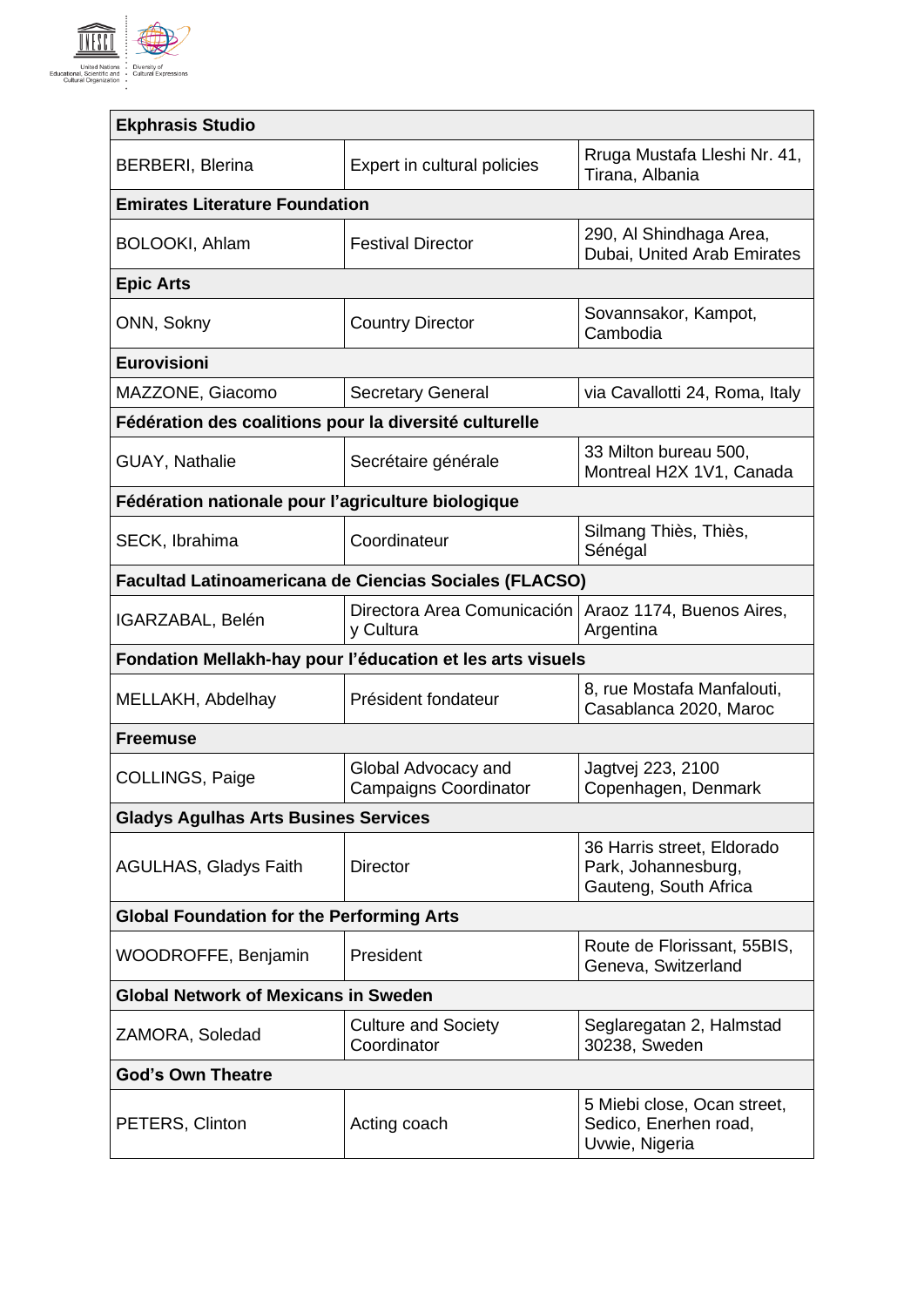

| International Federation of Library Associations and Institutions (IFLA) |                                                                                 |                                                                                      |
|--------------------------------------------------------------------------|---------------------------------------------------------------------------------|--------------------------------------------------------------------------------------|
| <b>MCGUIRE, Claire</b>                                                   | Policy and Research Officer                                                     | Prins Willem-Alexanderhof 5,<br>The Hague 2595 BE,<br><b>Netherlands</b>             |
| DRESVYANNIKOVA,<br>Valensiya                                             | Policy and Research Officer                                                     | Prins Willem-Alexanderhof 5,<br>The Hague 2595 BE,<br>Netherlands                    |
| <b>International Music Council</b>                                       |                                                                                 |                                                                                      |
| FISCHER, Silja                                                           | <b>Secretary General</b>                                                        | 1 rue Miollis, 75015 Paris,<br>France                                                |
| ANDUS, Isidora                                                           | Policy and Research Intern                                                      | 1 rue Miollis, 75015 Paris,<br>France                                                |
| <b>International Theatre Institute</b>                                   |                                                                                 |                                                                                      |
| <b>BIANCONE, Tobias</b>                                                  | <b>Director General</b>                                                         | 1 rue Miollis, 75015 Paris,<br>France                                                |
| <b>DUMCKE, Cornelia</b>                                                  | 2005 Convention Contact<br>Point                                                | 1 rue Miollis, 75015 Paris,<br>France                                                |
| Institut Kôrè des Arts et Métiers - Festival Sur le Niger                |                                                                                 |                                                                                      |
| DIARRA, Moussa                                                           | Administrateur                                                                  | Pélengana Ségou, Mali                                                                |
|                                                                          | Institute for African Culture and International Understanding                   |                                                                                      |
| <b>OKEBUKOLA, Peter</b>                                                  | <b>Director</b>                                                                 | 112102, Abeokuta, Niger                                                              |
| <b>Institute for Creative Entrepreneurship and Innovation</b>            |                                                                                 |                                                                                      |
| MIKIC, Hristina                                                          | Head of R&D Department                                                          | Svetog Save 6, Paracin<br>35250, Serbia                                              |
| Instituto Garimpo de Soluções                                            |                                                                                 |                                                                                      |
| CASTANE, Alejandro                                                       | Adviser                                                                         | Rua Caravelas 198, Sao<br>Paulo, Brazil                                              |
|                                                                          | <b>International Council for Film, Television and Audiovisual Communication</b> |                                                                                      |
| <b>DUPONT, Georges</b>                                                   | Directeur général                                                               | 1, rue Miollis<br>75015 Paris, France                                                |
| <b>International Publishers Association</b>                              |                                                                                 |                                                                                      |
| BORGHINO, José                                                           | <b>Secretary General</b>                                                        | 23 avenue de France,<br>Geneva 1202, Switzerland                                     |
| <b>Istanbul Foundation for Culture and Arts</b>                          |                                                                                 |                                                                                      |
| ECE, Ozlem                                                               | Director of Cultural Policy<br><b>Studies</b>                                   | Nejat Ecazacıbaşı Binası<br>6aid Konuralp Caddesi No: 5<br>Şişhane, Istanbul, Turkey |
| SOYULMAZ, Caner                                                          | <b>Project Assistant</b>                                                        | Nejat Ecazacıbaşı Binası<br>6aid Konuralp Caddesi No: 5<br>Şişhane, Istanbul, Turkey |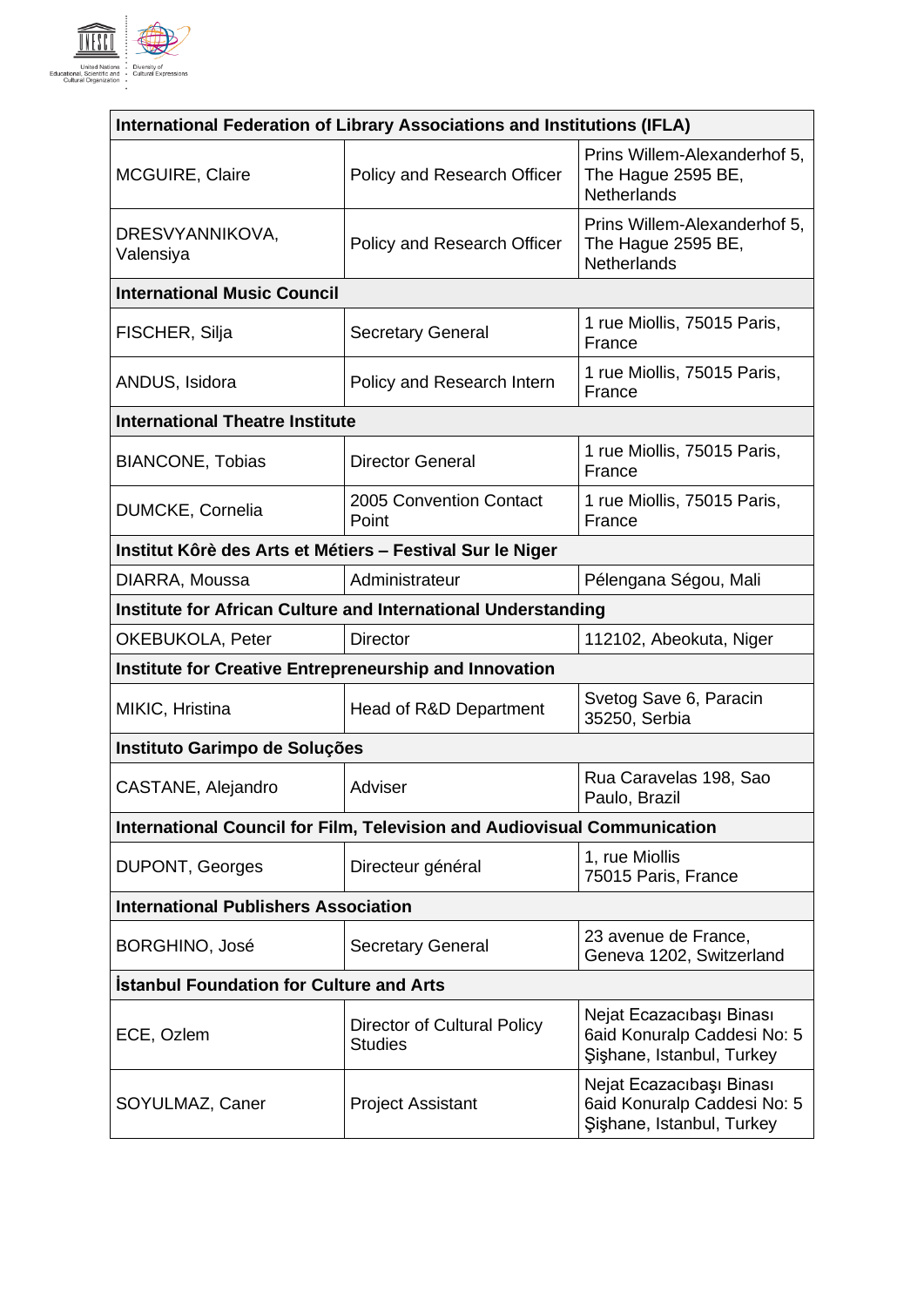

| YILMAZ, Ezgi                                    | Strategic Planning and<br><b>International Grants Manager</b>               | Nejat Ecazacıbaşı Binası<br>7aid Konuralp Caddesi No: 5<br>Şişhane, Istanbul, Turkey |
|-------------------------------------------------|-----------------------------------------------------------------------------|--------------------------------------------------------------------------------------|
| <b>Jonathan &amp; Rachel Producciones</b>       |                                                                             |                                                                                      |
| VAZQUEZ HERMOSO,<br>Rachel Gabriela             | <b>Executive Director</b>                                                   | El Cangrejo, Panama 10550,<br>Panama                                                 |
| <b>Museums Association of Namibia</b>           |                                                                             |                                                                                      |
| SILVESTER, Jeremy                               | <b>Director</b>                                                             | 3 Troupant Street, Windhoek,<br>Namibia                                              |
| <b>Neil Craig Associates</b>                    |                                                                             |                                                                                      |
| NEIL, Garry                                     | President                                                                   | 5 Brule Crescent Toronto,<br>Ontario M6S 4H8, Canada                                 |
| <b>NGO-UNESCO Liaision Committee</b>            |                                                                             |                                                                                      |
| GROSSO, Davide                                  | President                                                                   | 1 rue Miollis<br>75015 Paris, France                                                 |
| (OCCAM)                                         | Observatory for Cultural and Audiovisual Communication in the Mediterranean |                                                                                      |
| SAPORITO, Pierpaolo                             | President                                                                   | Via Duccio Di Boninsegna,<br>21, Milan 20145, Italy                                  |
| Oficina de Sueños                               |                                                                             |                                                                                      |
| TAFUR, Johanna                                  | CEO                                                                         | Carrera 2 # 16 A - 38,<br>Bogotá, Colombia                                           |
| <b>Opera Lebanon</b>                            |                                                                             |                                                                                      |
| RAHI, Maroun                                    | <b>Artistic Director</b>                                                    | 4 Hemlaya Main Road,<br>Beirut, Lebanon                                              |
| <b>Phare Ponleu Selpak</b>                      |                                                                             |                                                                                      |
| KHAWAJA, Osman                                  | <b>Executive Director</b>                                                   | Anh Chanh Village,<br>Battambang 2359, Cambodia                                      |
| DET, Khuon                                      | Founder                                                                     | Anh Chanh Village,<br>Battambang 2359, Cambodia                                      |
| KHUON, Chanreaksmey                             | Deputy Director of<br>Performing Arts School                                | Anh Chanh Village,<br>Battambang 2359, Cambodia                                      |
| <b>Social Cinema Workshop</b>                   |                                                                             |                                                                                      |
| <b>VOROBEI, Victoria</b>                        | Writer and Legal Advisor                                                    | Minsk, Belarus                                                                       |
| Société des Auteurs et Compositeurs Dramatiques |                                                                             |                                                                                      |
| GICQUEL, Laure                                  | <b>EU Policy Officer</b>                                                    | 11bis rue Ballu<br>5009 Paris, France                                                |
| <b>SOS Arte Portugal</b>                        |                                                                             |                                                                                      |
| SARDHINA, Margarida                             | President                                                                   | Estrada Nacional 8, 15<br>Carrascal, Azueira 2665-009,<br>Portugal                   |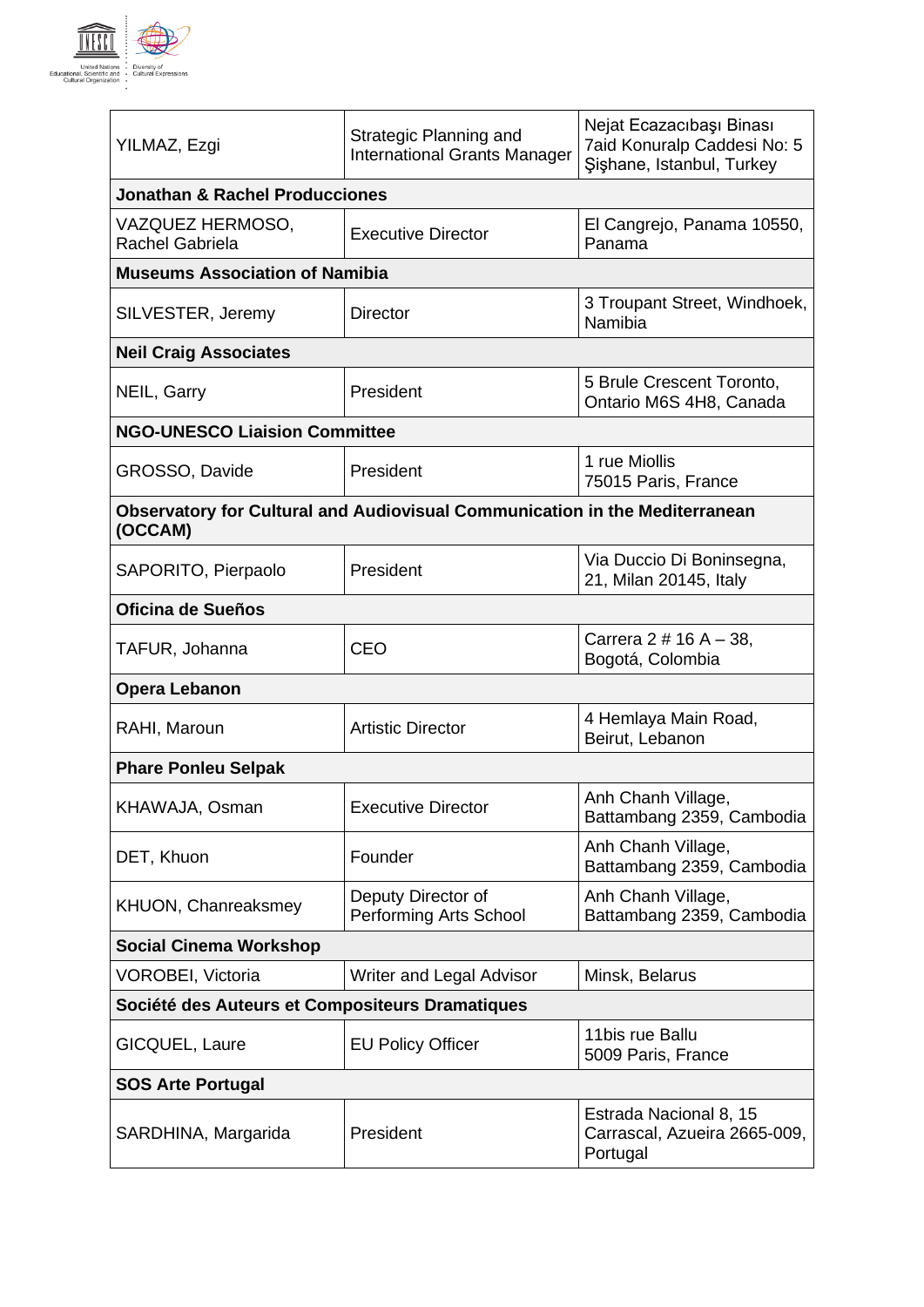

| Speaker for Artists' Rights                                                                                                                 | Estrada Nacional 8, 15<br>Carrascal, Azueira 2665-009,<br>Portugal                                                           |  |
|---------------------------------------------------------------------------------------------------------------------------------------------|------------------------------------------------------------------------------------------------------------------------------|--|
| <b>Tanzania Community Civic Initiatives (TACCI)</b>                                                                                         |                                                                                                                              |  |
| <b>Executive Director</b>                                                                                                                   | P.O. Box 33921 Chanika,<br>Pugu Road, Ilala, Dar es<br>Salaam, Tanzania                                                      |  |
| The Research Centre for Peace, Human Rights and Development-REPERID                                                                         |                                                                                                                              |  |
| Coordinator                                                                                                                                 | Kumba PMB 4, Cameroon                                                                                                        |  |
|                                                                                                                                             |                                                                                                                              |  |
| <b>Directeur</b>                                                                                                                            | Gueule Tapée 2<br>Guédiawaye, Dakar 715,<br>Sénégal                                                                          |  |
| <b>UK Coalition for Cultural Diversity</b>                                                                                                  |                                                                                                                              |  |
| <b>Director</b>                                                                                                                             | N4 4LD, London, United<br>Kingdom of Great Britain and<br>Ireland                                                            |  |
| <b>UNESCO Chair on Copyright, Neighboring, Cultural and Information Rights at</b><br><b>Russia's Higher School of Economics</b>             |                                                                                                                              |  |
| Deputy Chair                                                                                                                                | 3 Bolshoy Trehsvyatitelskiy<br>pereulok 3, office 436,<br>Moscow, Russian Federation                                         |  |
| <b>UNESCO Chair on Cultural Diversity, Creativity and Cultural Policies at the</b><br>Universidad Nacional de Avellaneda                    |                                                                                                                              |  |
| Chairholder                                                                                                                                 | Pte. Luis Saenz Peña 105,<br>Buenos Aires 1110,<br>Argentina                                                                 |  |
| <b>UNESCO Chair on the Diversity of Cultural Expressions at Laval University</b>                                                            |                                                                                                                              |  |
| Chairholder                                                                                                                                 | Pavillon Charles-De Koninck,<br>Université Laval, 1030,<br>avenue des Sciences-<br><b>Humaines</b><br>Québec G1V 0A6, Canada |  |
| UNESCO Chair in Studies of Interculturalism, Art and Cultural Management and<br>Mediation in the Balkans at the Belgrade University of Arts |                                                                                                                              |  |
| DRAGICEVIC SESIC, Milena<br>Chairholder                                                                                                     | Kosančićev venac 29,<br>Beograd 11000, Serbia                                                                                |  |
| Unión de Escritores y Artistas de Cuba                                                                                                      |                                                                                                                              |  |
| <b>Vice-President</b>                                                                                                                       | Calle H, 15014, Altahabana,<br>La Havana, Cuba                                                                               |  |
| <b>WOMEX</b>                                                                                                                                |                                                                                                                              |  |
| Head of WOMEX Special<br>Projects / WOMEX Academy                                                                                           | Kreuzbergstr.30, Berlin<br>10965, Germany                                                                                    |  |
|                                                                                                                                             |                                                                                                                              |  |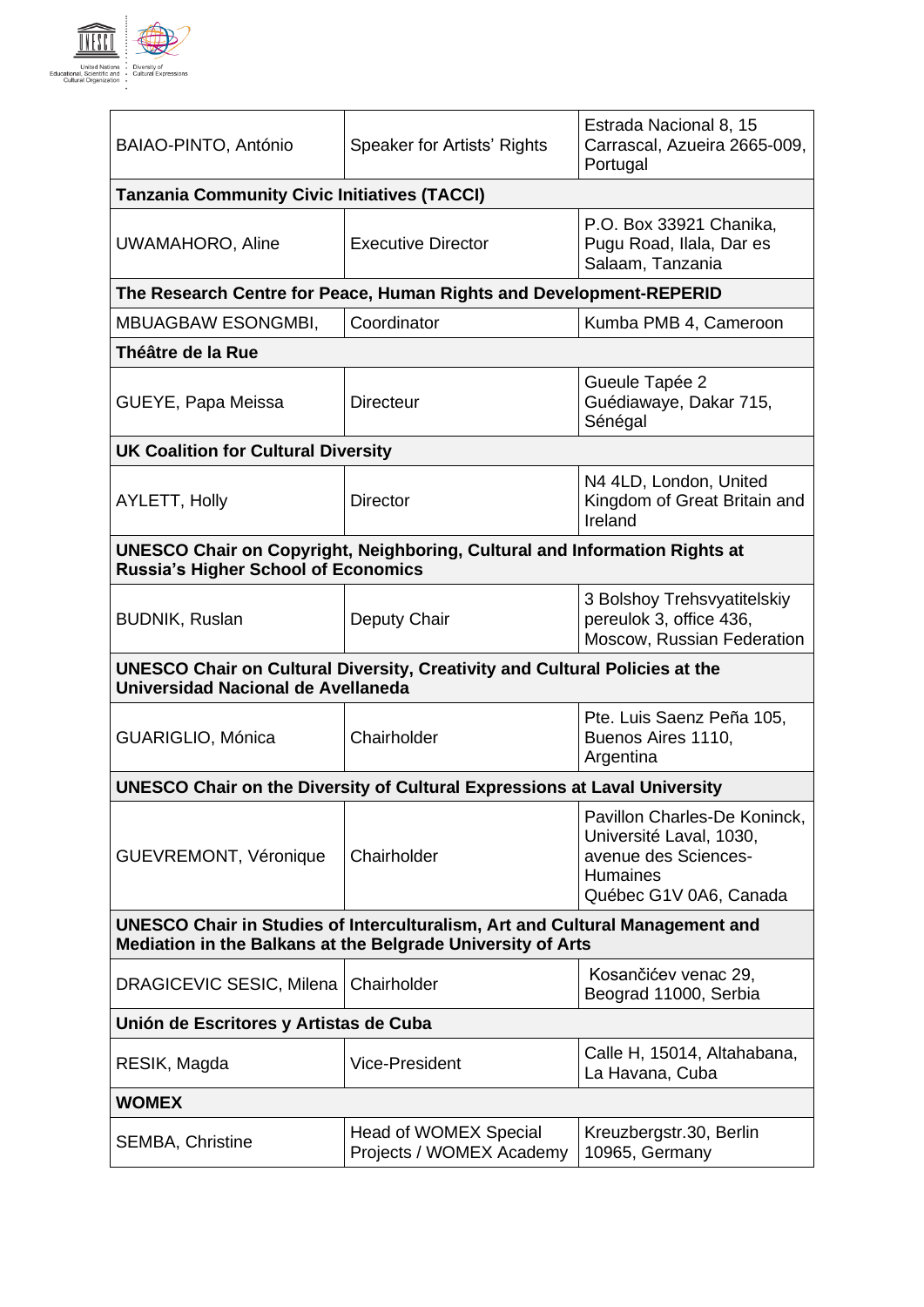

| <b>Zhu Culture</b> |           |                                 |
|--------------------|-----------|---------------------------------|
| MAYITOUKOU, Luc    | Directeur | B.P.15528 Dakar Fann<br>Sénégal |

## **II. GOVERNMENTAL OBSERVERS**

| <b>Austria</b>               |                                                                                              |                                                                                                  |
|------------------------------|----------------------------------------------------------------------------------------------|--------------------------------------------------------------------------------------------------|
| <b>KOSTAL, Klara</b>         | <b>Focal Point/Coordinator</b><br><b>Austrian Coalition for Cultural</b><br><b>Diversity</b> | <b>Austrian National</b><br>Commission for UNESCO,<br>Universitätsstraße 5, Vienna,<br>Austria   |
| Azerbaijan                   |                                                                                              |                                                                                                  |
| GURBANOVA, Nigar             | <b>Third Secretary</b>                                                                       | Permanent Delegation of<br>Azerbaijan to UNESCO<br>1 rue Miollis<br>75015 Paris, France          |
| <b>Botswana</b>              |                                                                                              |                                                                                                  |
| MOTSEWABENG, Purene          | <b>Culture Programme Officer</b>                                                             | <b>Botswana National</b><br>Commission for UNESCO,<br>P/bag 00517, Gaborone,<br><b>Botswana</b>  |
| <b>Burkina Faso</b>          |                                                                                              |                                                                                                  |
| <b>KOUSSOUBE Drissa</b>      | Conseiller                                                                                   | Permanent Delegation of<br><b>Burkina Faso to UNESCO</b><br>1 rue Miollis<br>75015 Paris, France |
| Canada                       |                                                                                              |                                                                                                  |
| CAYER, Natasha               | Ambassador and Permanent<br>Delegate                                                         | Permanent Delegation of<br>Canada to UNESCO<br>1 rue Miollis<br>75015 Paris, France              |
| MUNEZERO, Annick             | <b>Senior Policy Analyst</b>                                                                 | Canadian Heritage, 107<br>Andromède, Gatineau,<br>Canada                                         |
| RIVEST, Mélanie              | Manager, Diversity of Online<br>Content                                                      | Canadian Heritage, 107<br>Andromède, Gatineau,<br>Canada                                         |
| Cuba                         |                                                                                              |                                                                                                  |
| <b>CABAS MAYOR, Lluraldi</b> | <b>Primer Secretario</b>                                                                     | Permanent Delegation of<br>Cuba to UNESCO<br>1 rue Miollis<br>75015 Paris, France                |
| <b>Denmark</b>               |                                                                                              |                                                                                                  |
| NIELSEN, Malene              | Deputy Permanent Delegate                                                                    | Permanent Delegation of<br>Denmark to UNESCO                                                     |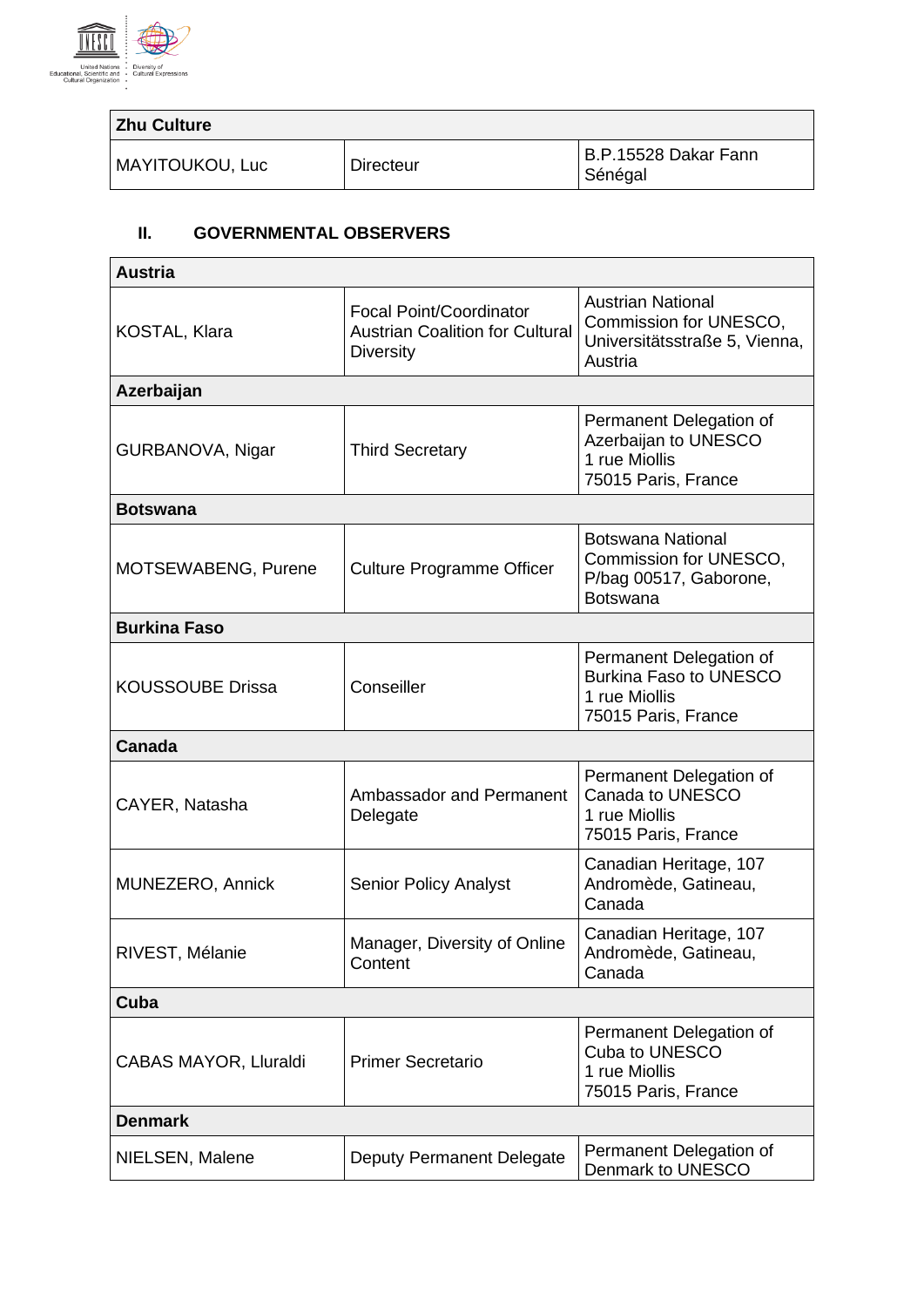

|                            |                                        | 1 rue Miollis<br>75015 Paris, France                                                                          |
|----------------------------|----------------------------------------|---------------------------------------------------------------------------------------------------------------|
| LAKHSASSI, Ayoub           | Senior Advisor                         | Permanent Delegation of<br>Denmark to UNESCO<br>1 rue Miollis<br>75015 Paris, France                          |
| SANDAGER, Jeppe            | n/a                                    | Permanent Delegation of<br>Denmark to UNESCO<br>1 rue Miollis<br>75015 Paris, France                          |
| <b>Egypt</b>               |                                        |                                                                                                               |
| ABDELWAHAB, Wael           | Délégué permanent adjoint              | Délégation de l'Égypte<br>auprès de l'UNESCO 1, rue<br>Miollis, Paris 75015, France                           |
| <b>European Commission</b> |                                        |                                                                                                               |
| GALEAZZI, Greta            | <b>Policy Officer</b>                  | Directorate-General for<br><b>International Partnerships</b><br><b>European Commission</b><br><b>Brussels</b> |
| <b>Finland</b>             |                                        |                                                                                                               |
| MAKELA, Laura              | Senior Ministerial Advisor             | Ministry of Education and<br>Culture, Meritullinkatu 10,<br>Helsinki, Finland                                 |
| <b>Germany</b>             |                                        |                                                                                                               |
| <b>ENGELS, Kristina</b>    | <b>Programme Specialist</b><br>Culture | <b>German National</b><br>Commission for UNESCO,<br>Martin-Luther-Allee 42<br>Bonn 53175, Germany             |
| FABEL, Paul                | Head of Culture and<br>Communication   | <b>German National</b><br>Commission for UNESCO,<br>Martin-Luther-Allee 42<br>Bonn 53175, Germany             |
| FREITAS, Rafael            | <b>Junior Professional</b>             | <b>German National</b><br>Commission for UNESCO,<br>Martin-Luther-Allee 42<br>Bonn 53175, Germany             |
| <b>Greece</b>              |                                        |                                                                                                               |
| MAVROMICHALI, Elena        | Advisor on Arts & Culture              | Leoforos Vasilissis Sofias<br>109, Athens, Greece                                                             |
| Haiti                      |                                        |                                                                                                               |
| DUPUY, Dominique           | Ambassadeur, Délégué<br>permanent      | Délégation Permanente<br>d'Haïti auprès de l'UNESCO<br>1 rue Miollis<br>75015 Paris, France                   |
| Lithuania                  |                                        |                                                                                                               |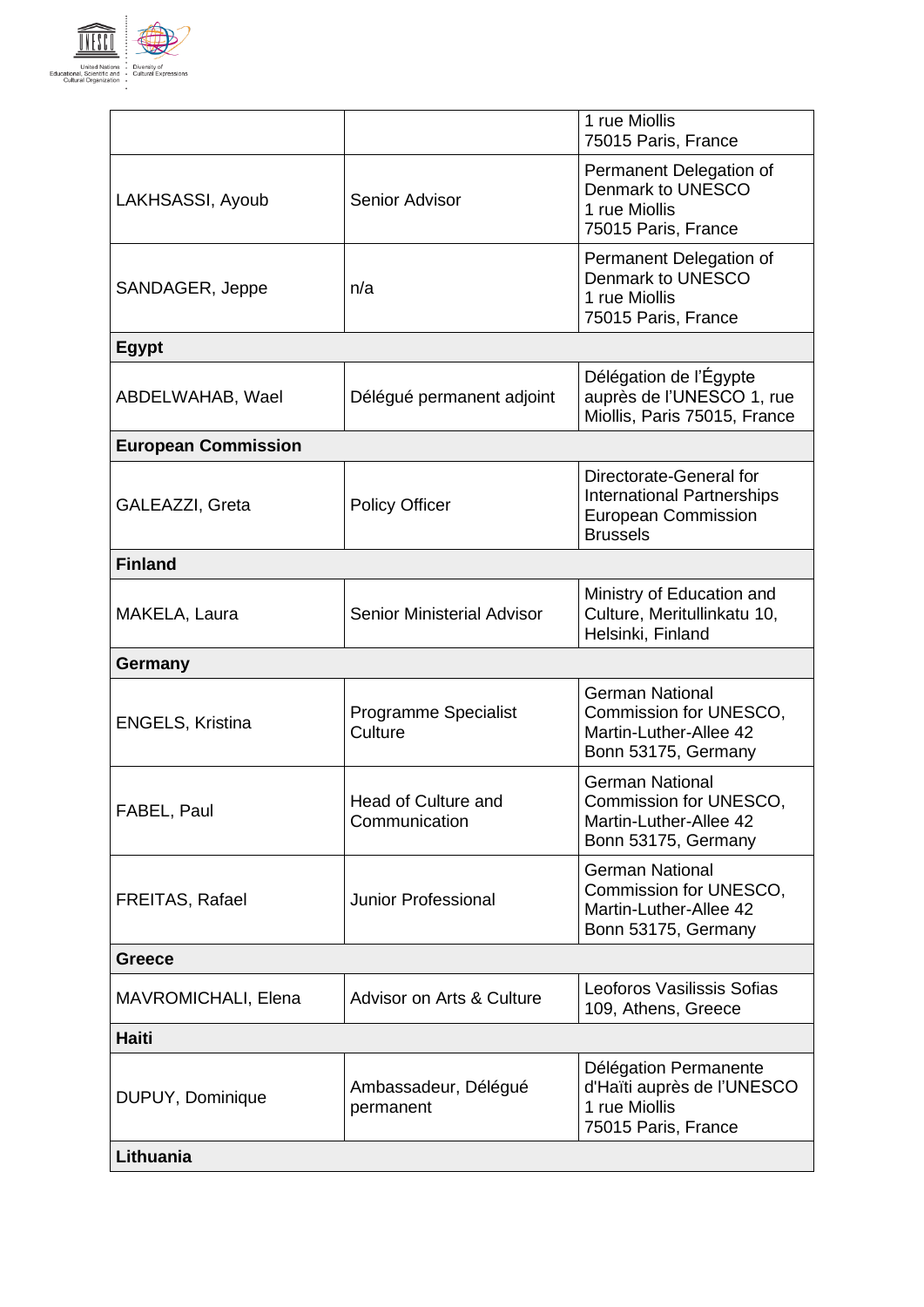

| ZEMAITIENE, Ginauta         | 2005 Convention National<br>Contact Point, Research<br>Council of Lithuania                 | Gedimino av. 3, Vilnius,<br>Lithuania                                                                                                                                                  |
|-----------------------------|---------------------------------------------------------------------------------------------|----------------------------------------------------------------------------------------------------------------------------------------------------------------------------------------|
| <b>Niger</b>                |                                                                                             |                                                                                                                                                                                        |
| HAROU, Moussa               | Administrateur culturel,<br>Ministère de la culture du<br>tourisme et artisanat du<br>Niger | Niamey 227, Niger                                                                                                                                                                      |
| <b>Holy See</b>             |                                                                                             |                                                                                                                                                                                        |
| FOLLO, Francesco Mgr        | Observateur permanent du<br>Saint-Siège auprès de<br><b>I'UNESCO</b>                        | <b>Mission Permanente</b><br>d'Observation du Saint-Siège<br>auprès de l'UNESCO<br>1, rue Miollis<br>75015 Paris, France                                                               |
| <b>Republic of Korea</b>    |                                                                                             |                                                                                                                                                                                        |
| SIM, Yeongeun               | Programme specialist,<br>Korean National Commission<br>for UNESCO                           | 26 Myeongdong-gil<br>(UNESCO road), Jung-gu,<br>Seoul, Republic of Korea                                                                                                               |
| KIM, Yongbeom               | Programme officer, Korean<br><b>National Commission for</b><br><b>UNESCO</b>                | 26 Myeongdong-gil<br>(UNESCO road), Jung-gu,<br>Seoul, Republic of Korea                                                                                                               |
| Togo                        |                                                                                             |                                                                                                                                                                                        |
| ZOHOU, Comlanvi             | Conseiller technique                                                                        | Ministère de la<br>communication, de la culture,<br>des sports et de la formation<br>civique<br>Lomé BP 3507, Togo                                                                     |
| <b>Turkey</b>               |                                                                                             |                                                                                                                                                                                        |
| OKUTUCU, Elif               | Counsellor                                                                                  | Permanent Delegation of<br>Turkey to UNESCO<br>1, rue Miollis<br>75015 Paris, France                                                                                                   |
| <b>United Arab Emirates</b> |                                                                                             |                                                                                                                                                                                        |
| THANI, Suhaila              | Coordinator International<br>Organizations                                                  | <b>United Arab Emirates</b><br>National Commission for<br>Education, Culture and<br>Science<br>Ministry of Culture and Youth<br>P.O. Box 17, Abu Dhabi,<br><b>United Arab Emirates</b> |

## **III. OTHER OBSERVERS**

| BAZHENEYEVA, Saniya | Lecturer | <b>KazNUA University</b><br>5/1, Sarayshik, Nur-Sultan,<br>Kazakhstan |
|---------------------|----------|-----------------------------------------------------------------------|
|---------------------|----------|-----------------------------------------------------------------------|